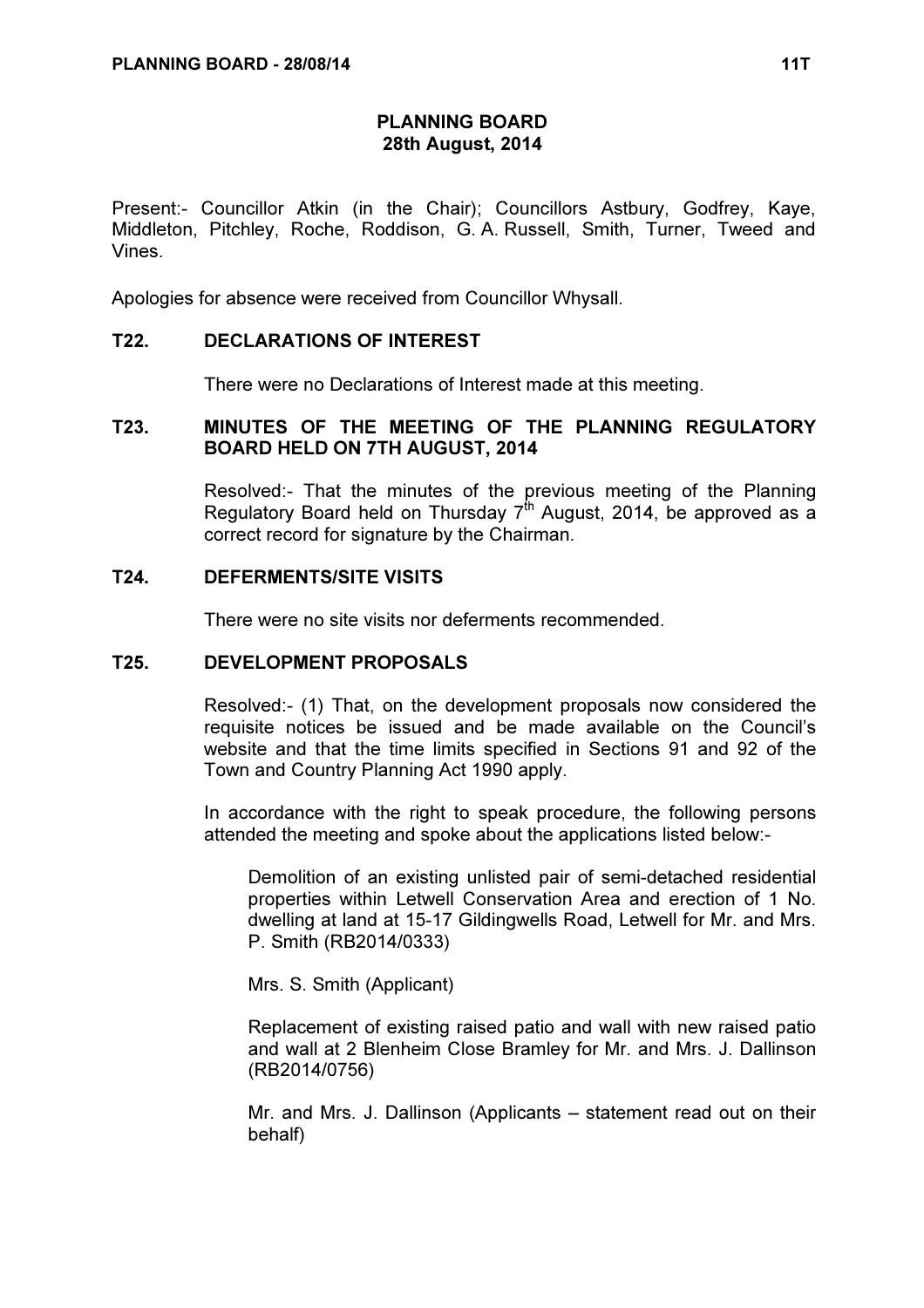Retrospective application for change of use of part of dwelling to day nursery for 14 No. places (use class D1), Arborlawn, Carlisle Street, Kilnhurst for Mr. and Mrs. P. Young (RB2014/0911)

Mrs. Young (Applicant) Mr. M. Rix (Objector) Mrs. Jackson (Objector) Mrs. Harris (Objector) Mr. Harris (Objector)

Erection of 39 No. retirement living (category II type accommodation), including provision of communal landscaping areas, erection of bin / electric scooter store and sub-station and associated external car parking at land at Companions Close, Wickersley for McCarthy and Stone Retirement Lifestyles Ltd. (RB2014/0643)

Mrs. H. Fox (on behalf of the Applicant)

Sub-division of building to create a hot-food takeaway (use class A5) in new unit, external alterations including installation of ventilation / extraction equipment, erection of bin store and formation of 4 No. parking spaces at Against the Grain, Unit 2, Greasbrough Street, Masbrough for Peter and Paul Eyre (RB2014/0927)

Mr. G. Sutton (on behalf of the Applicant)

Application under Section 73 for a minor material amendment to vary conditions 01-06, 08, 12-15, 18, 19, 25, 33, 35, 43, 44, 47 and 48 imposed by RB2012/1428 (Outline application for Waverley New Community) including alterations to the Design and Access Statement and Parameter Plans, the Surface Water Strategy, and with an increase in the trigger points for the submission of an alternative transport scheme to the Bus Rapid Transit and for improvements to the B6066 High Field Spring/Brunel Way at Waverley New Community Site, High Field Spring, Catcliffe for Harworth Estates Ltd (RB2014/0775)

Mr C Martin (on behalf of the Applicant)

(2) That applications RB2014/0012, RB2014/0333, RB2014/0756, RB2014/0835 and RB2014/0927 be granted for the reasons adopted by Members at the meeting and subject to the relevant conditions listed in the submitted report.

(3) (a) That, with regard to application RB2014/0643, the Council shall enter into an agreement with the developer under Section 106 of the Town and Country Planning Act 1990 for the purposes of securing a commuted sum of £110,000 towards off-site provision of affordable housing, with an additional overage payment applicable for any rises in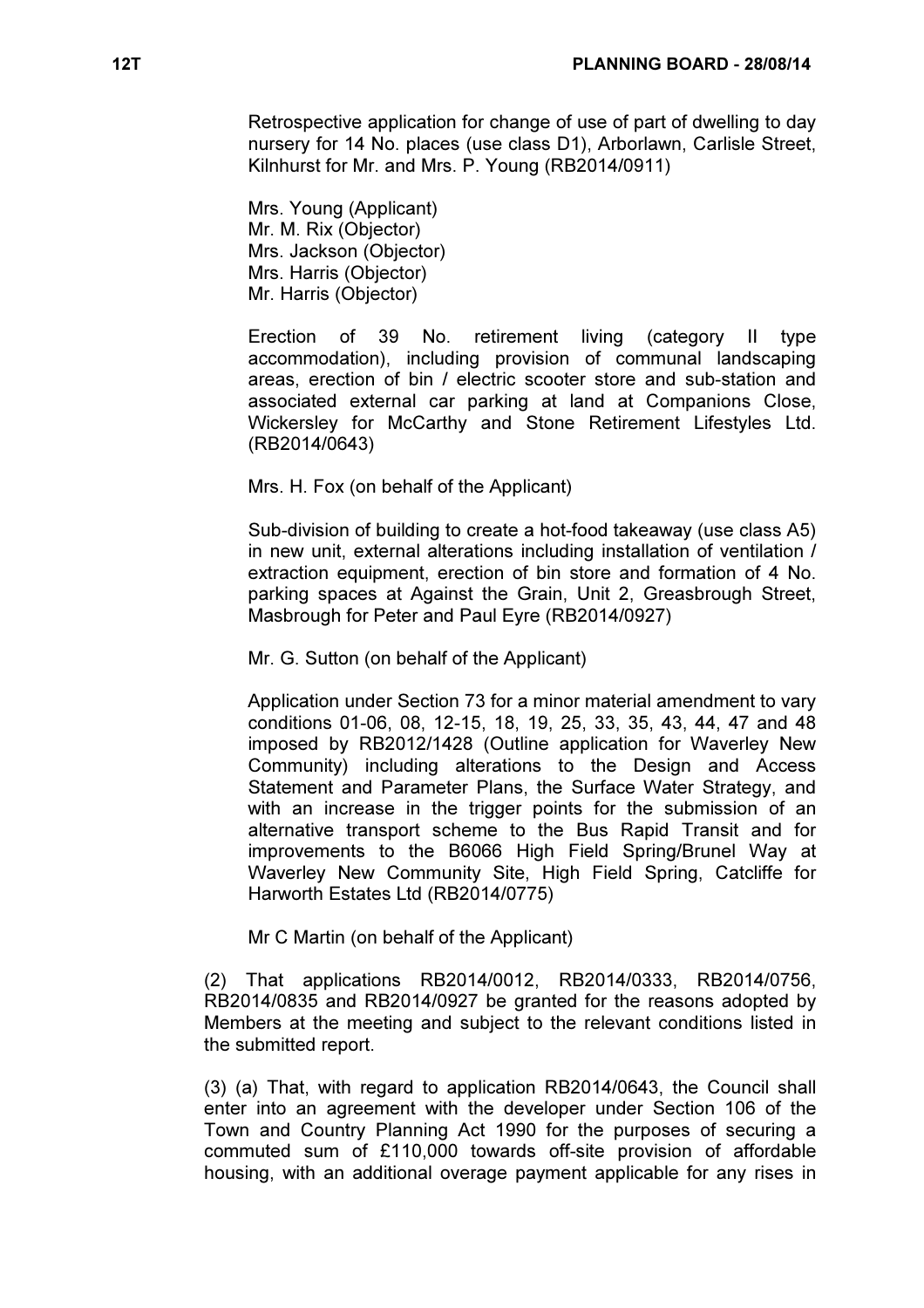sales values from today's date, calculated on an index linked rise in the house market as calculated by either the Halifax or the Nationwide Building Society and will be payable at the end of the financial years 2015/16, 2016/17 and 2017/18;

(3)(b) consequent upon the satisfactory signing of such an agreement, the Council resolves to grant permission for the proposed development subject to the conditions set out in the report now submitted.

(4) That application RB2014/0698 be granted for the reasons adopted by Members at the meeting and subject to the relevant conditions listed in the submitted report and subject to the following amended conditions:-

#### 02

To vary the approved plan to allow an updated elevation detail as shown on the 3D visuals.

## 15, 16 and 20

To include the wording "Prior to the commencement of each phase of the development" to allow the development to be commenced in phases.

(5)(a) That, with regard to application RB2014/0775, the Council shall enter into an agreement with the developer under Section 106 of the Town and Country Planning Act 1990 for the purposes of securing the same obligations as was previously secured through planning permission RB2012/1428.; and

(5)(b) consequent upon the satisfactory signing of such an agreement the Council resolves to grant permission for the proposed development subject to the conditions set out in the report now submitted.

(6) That the Planning Board declares that it is not in favour of application RB2014/0911 on the grounds that the proposed development:-

- constitutes inappropriate business-use development in a residential area;

- will generate noise from the premises and its adjoining garden area which will cause a nuisance within the immediate environment resulting in a loss of amenity (quiet enjoyment of their homes) for local residents; and - will result in disturbance to local residents caused by vehicles parking near to the premises when parents/carers bring their children to the nursery and collect them at various times of the day,

but the Director of Planning, Regeneration and Culture, in consultation with the Chairman of the Planning Board, be authorised to determine the reasons for refusal of this application.